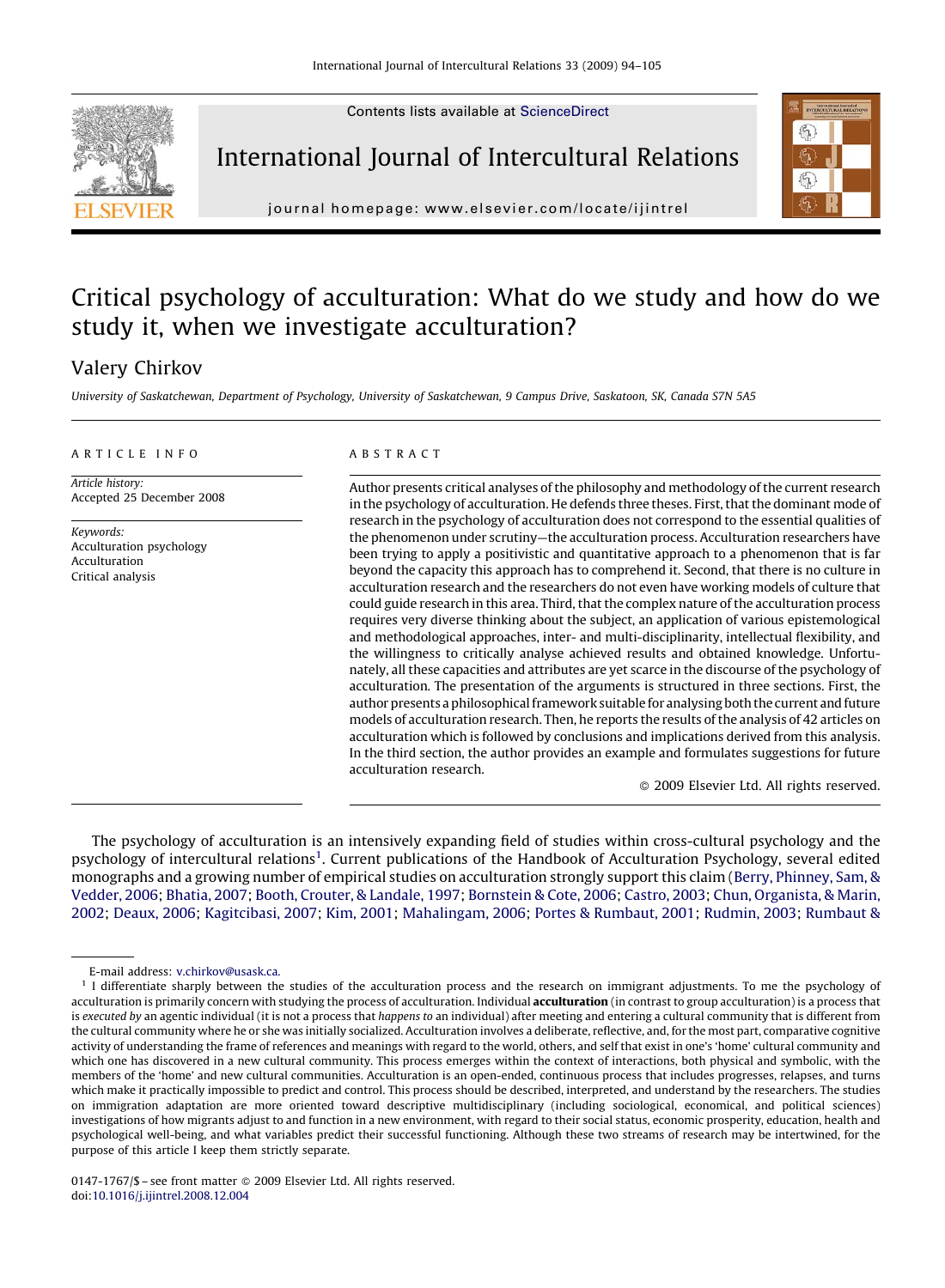#### [Portes, 2001;](#page--1-0) [Sam & Berry, 2006](#page--1-0); [Suarez-Orozco & Suarez-Orozco, 2001](#page--1-0); [Suarez-Orozco & Todorova, 2003](#page--1-0); [Ward, 2001](#page--1-0); [Ward, Bocher, & Furnham, 2001\)](#page--1-0).

Research on acculturation has an important theoretical and practical significance for social sciences and social policy development. The acculturation process at the level of individuals constitutes a natural laboratory for studying the crucial questions of modern social cross-cultural and cultural psychology, cultural anthropology, and sociology: What role does culture play in people social functioning? Do cultural and social factors predetermine the actions of individuals or do people have their own 'say' in organizing their activities and, finally, in shaping and moulding their cultural and social environments? What are relations between culture and people's agency? These are fundamental questions of social theory and social philosophy. The process of acculturation, when people were initially socialized in one cultural environment and then moved and started functioning in another one, offers an opportunity to research these quintessential questions of the interaction of agentic individuals with constraining and controlling social and cultural demands. Consequently, acculturation research could contribute significantly to the development of comprehensive account of ''social structure/ culture versus agency'' problem relevant to many social and human sciences.

Research in the psychology of acculturation is very important for policy makers as well as for different organizations working with refugee and immigrant families in helping them adjust to a new life in the immigrant-accepting countries ([Carmon, 1996;](#page--1-0) [Esses, Dovidio, & Dion, 2002](#page--1-0)). Immigration and acculturation research was not a mainstream topic for crosscultural psychology in the last century, but ignoring acculturation issues or addressing them superficially in the current age may have tremendous costs—political, economical and socio-psychological. Acculturation research should provide policy makers with a rich set of data about the mechanisms, dynamics, and conditions that either support or hinder the process of successful integration into a new life where acculturation plays a fundamental role.

In order to be able to meet all these high expectations, to be at the edge of the modern theoretical debate in the social sciences and to inform applied and policy-making processes, acculturation psychologists, should be critical and reflective regarding what, how, and why they are doing every aspect of their research while conducting acculturation studies; they must be theoretically and philosophically knowledgeable and flexible enough to provide a deep and valid account of the issue under scrutiny.

Thus, the goal of this article is to provide a critical analysis of the current trend in research of acculturation both on the conceptual and empirical levels and to provide a reflection of what our philosophical orientations, as well as epistemological and methodological positions, are and how adequate all of these positions are with regard to the nature of the phenomena we study. I want to emphasise strongly that I do not want to judge or criticize my fellow colleagues, as I am a part of the crowd; but I sincerely want to raise my voice of concern about the direction in which our science is moving and invite the research community to think through and discuss these concerns in a constructive and respectful manner.

I want to raise and defend three theses in this article. **First**, that the dominant mode of research in the psychology of acculturation does not correspond to the essential qualities of the phenomenon we study – the acculturation process – and this misfit may lead us to a stagnation and even crisis in our discipline. Acculturation researchers have been trying to apply a deductive-nomological and quantitative approach to a phenomenon of acculturation that is far beyond the capacity this approach has to comprehend it. My second thesis is that there is no attention given to culture in acculturation research and acculturation researchers do not even have a working model of culture that could guide their research in this area. And the third thesis is that the complex nature of the acculturation process requires very diverse thinking about the subject, an application of various epistemological and methodological approaches, multidisciplinarity, intellectual flexibility, and the willingness to critically analyse achieved results and obtained knowledge. Unfortunately, all these capacities and attributes are yet scarce in the discourse of the psychology of acculturation.

The presentation of my arguments is structured in three sections. First, I will reconstruct and present a philosophical framework suitable for analysing both the current and futuremodels of acculturation research. Then I will report some statistics on the analysis of 42 articles on acculturation whichwill be followed by conclusions and implications derived from this analysis. In the third section I will try to articulate some requirements for a more comprehensive study of acculturation as I see it.

#### 1. Two systems of inquiry in acculturation psychology

#### 1.1. Explanation and understanding in social inquiry

I believe that the majority of researchers will agree that the psychology of acculturation belongs to the social sciences where it aims, together with social and cross-cultural psychology, anthropology, sociology, economics and other disciplines, to study the relationships between society and the individual and to investigate the dynamics and mechanisms of the interactions between individuals' actions and societal structures. If we accept this assumption, then it is logical to apply the basic propositions held in the philosophy of social science to acculturation psychology and analyze the existing research on acculturation through the prism of these propositions. I do not try to provide a comprehensive account of this topic, but for the purpose of this article these basic propositions could be summarized around the following statements.

There are two basic modes of approaching the subject matter in the social sciences: **the mode of explanation** which is rooted in the deductive-nomological model of social sciences and **the mode of understanding**, rooted in traditions of 'interpretative' social sciences [\(Crotty, 1998; Cummins, 2000; Hollis, 2002; Mahajan, 1998; Manicas, 2006; Polkinghorne,](#page--1-0) [1983; Secord, 1986; von Wright, 1971\)](#page--1-0).